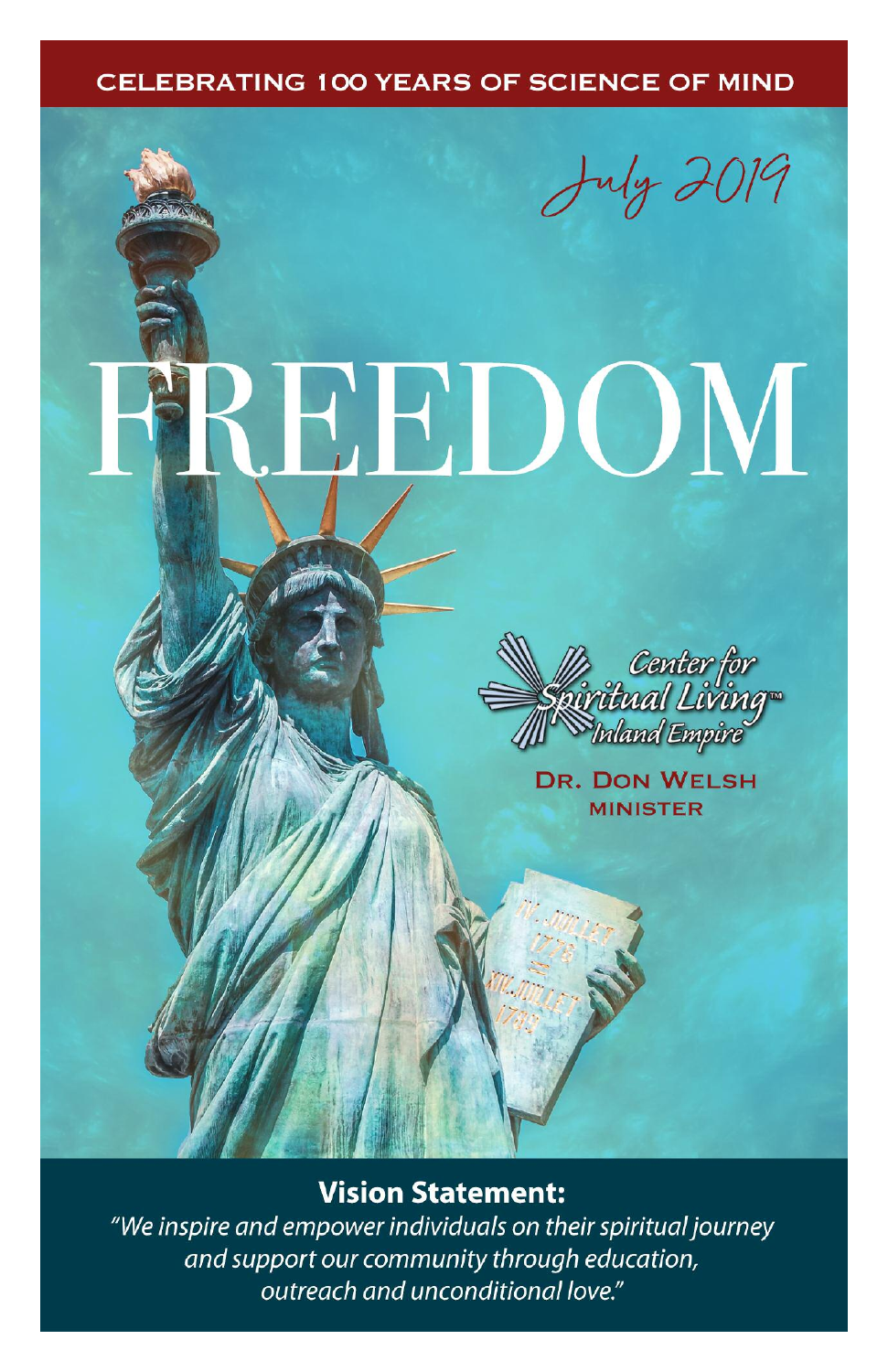

# Celebrating 100 Years of Science of Mind

*"We stand together in a shared commitment and devotion to our spiritual principles, practices, and values."*

Prelude Music - Rob Reynolds......................... 9:50 - 10:00 AM

### **ORDER OF SERVICE**

| Opening Song Rob Reynolds & Congregation          |
|---------------------------------------------------|
|                                                   |
| Musical Inspiration Rob Reynolds & Kelly Reynolds |

### Ministers' Message

| Musical Inspiration Rob Reynolds & Congregation                           |
|---------------------------------------------------------------------------|
|                                                                           |
|                                                                           |
|                                                                           |
| Practitioners are available after service to share complimentary prayers. |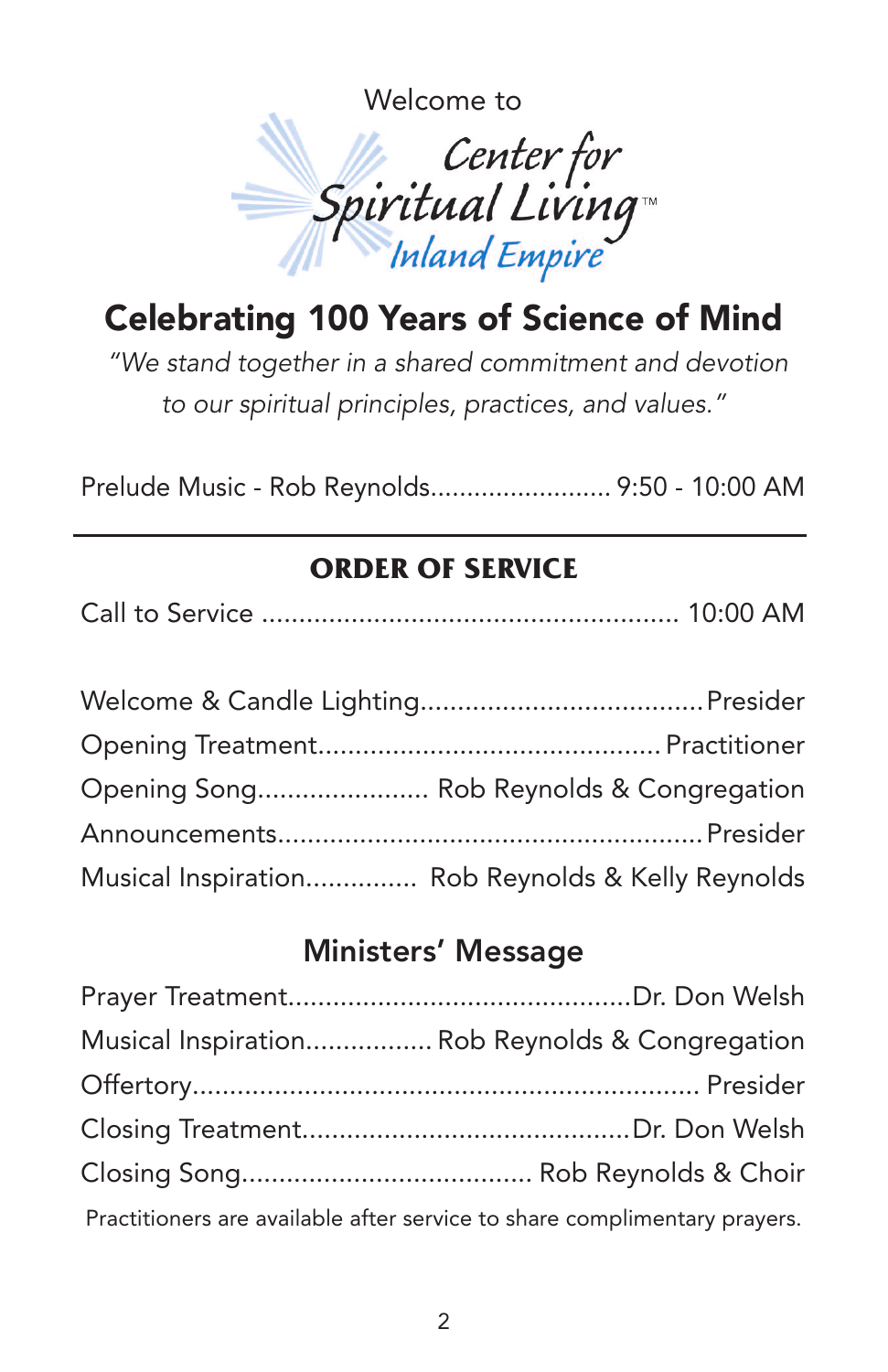Sunday Schedule

# 

### 

### 

| Practitioner Marleme PadavickR.Sc.P., Practitioner Emeritis |  |
|-------------------------------------------------------------|--|
|                                                             |  |

# June 28.................... "The Freedom in Spirital Tools"

| Practitioner Marleme Padavick, R.Sc.P.Practitioner Emeritus |  |
|-------------------------------------------------------------|--|
|                                                             |  |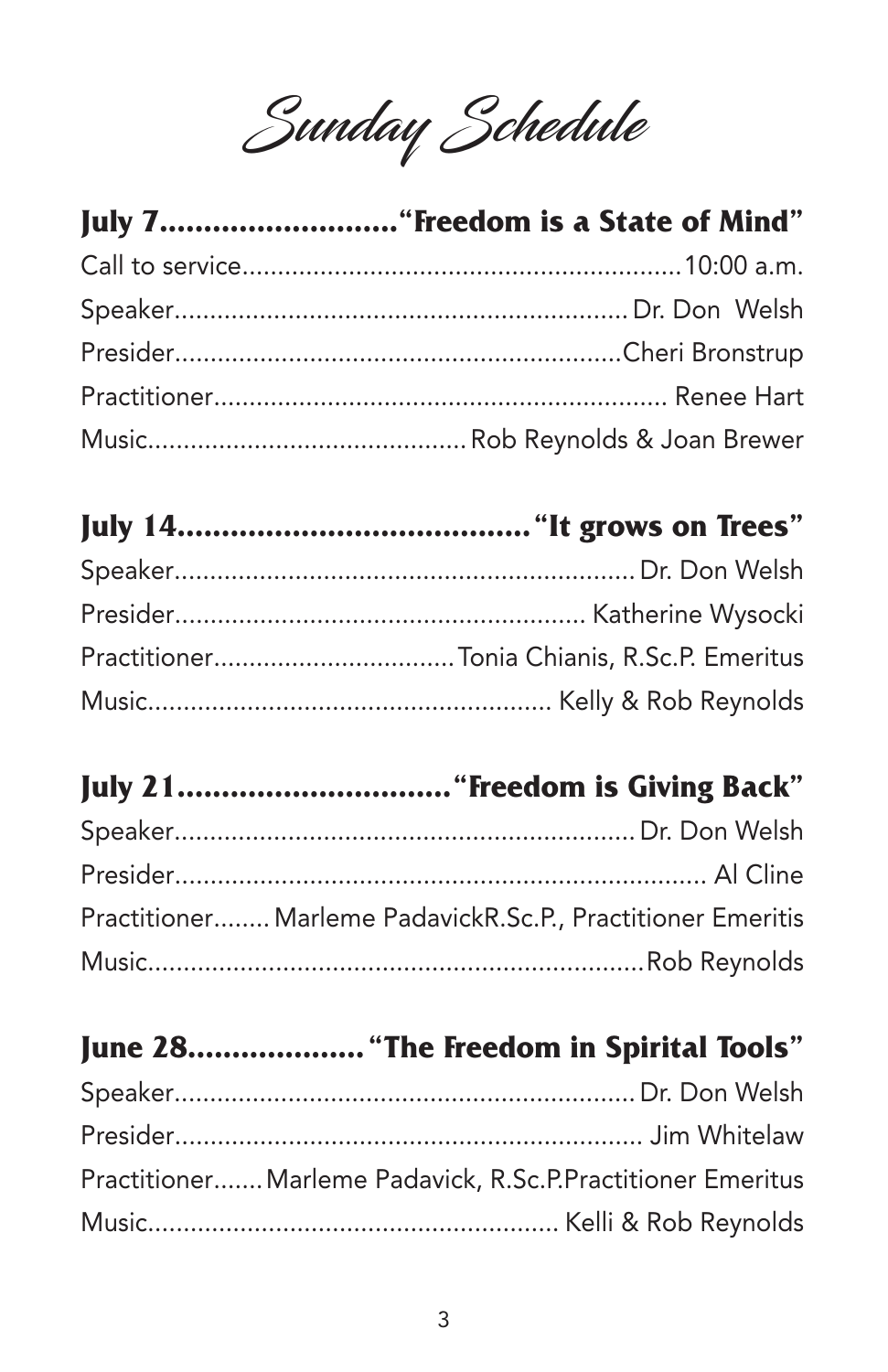# **Classes & Activities**

| Monday July 8, 6 p.m Board of Trustees meeting                                                                                                                                    |
|-----------------------------------------------------------------------------------------------------------------------------------------------------------------------------------|
| Monday through Friday mornings 7:00 A.MN.A. Meeting                                                                                                                               |
| Art Class with Darlene Douthit                                                                                                                                                    |
| Meditation with Renee Hart                                                                                                                                                        |
| The Mindfulness Group discusses<br>"Excuse Me, Your Life is Waiting" by Lynn Grabhorn<br>Facilitated by Judy Podskalen                                                            |
| Choir practice<br>All are welcome - even shower singers                                                                                                                           |
| Third Saturdays - "Swap Crop"10:00 a.m. - 12 noon<br>Join us under the large pine tree in the front yard for the<br>Inland Empire Garden project as a community outreach project. |
| FRIDAY NIGHT CONCERTS - 7-9 p.mJuly 5th<br>Gilman Carver performs pop rock, folk and uplifting music.                                                                             |
| The Jackson Family Band. Larry and Rhonda Jackson<br>sing and play guitar and percusion instruments<br>in the styles of blues, pop, and original life affirming songs.            |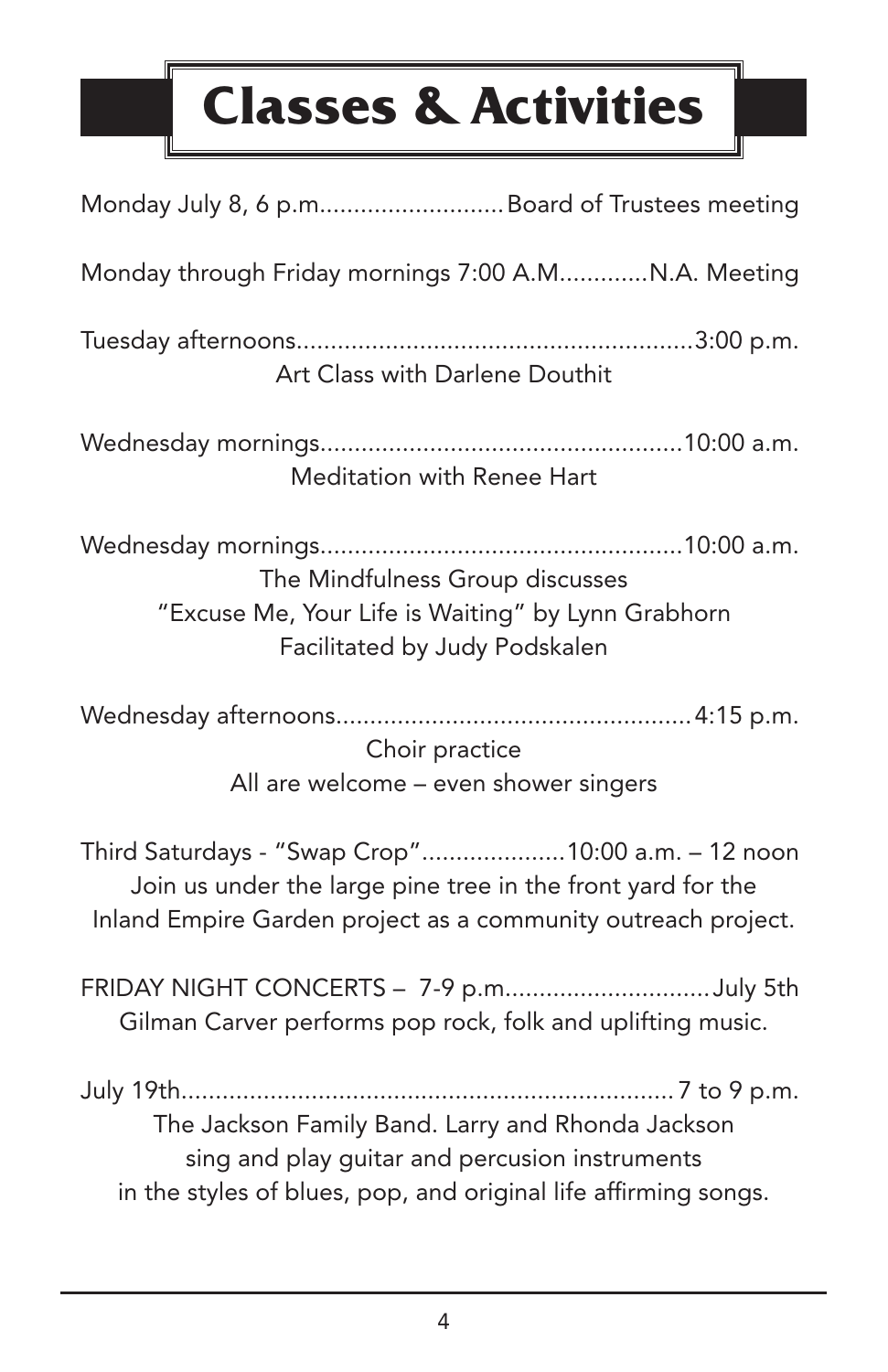Happy Birthday

and Heart Felt Blessings

| Dustyn WilsonJuly 17     |  |
|--------------------------|--|
| Richard BronstrupJuly 30 |  |

# **OFFERTORY BLESSING**

*Divine Love, as me, blesses and multiplies all that I am, all that I have, and all that I circulate. We give thanks that this Center continues to be a place of Peace, a tower of Strength, a fountain of Wisdom and a wellspring of Love.*

> Your generosity is greatly appreciated. When you are on vacation or unable to attend you can send your tithes and gifts through our website at www.cslinlandempire.org.

Please consider, remembering the Center for Spiritual Living Inland Empire in your "Will" so you can continue to be a Wellspring of Love.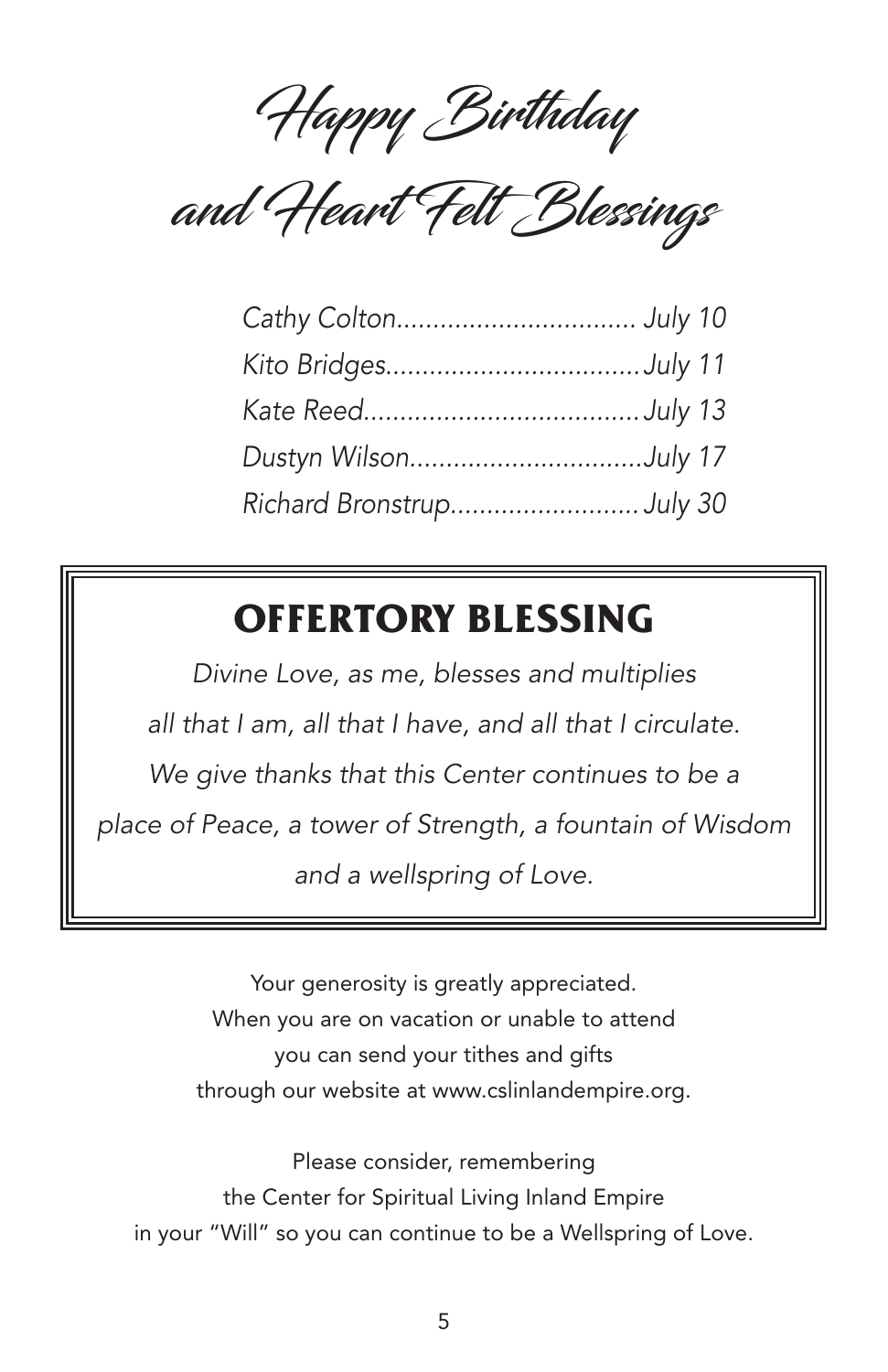# CENTER FOR SPIRITUAL LIVING INLAND EMPIRE

### **Minister**

Dr. Don Welsh

donwelsh@sbcglobal.net............................. (661) 433-7383

### **Practitioners**

| Tonya Chianis, R.Sc.P. Emeritus (909) 336-7471   |  |
|--------------------------------------------------|--|
|                                                  |  |
| Marlene Padavick, R.Sc.P. Emeritus(909) 557-3616 |  |

## Board of Trustees

| Richard Bronstrup - President (909) 227-1853                 |  |
|--------------------------------------------------------------|--|
| Jim Whitelaw - Vice President(951) 941-0598                  |  |
| Joan Brewer - Treasurer / Member (909) 289-4732              |  |
| Cheri Bronstrup - Treasurer / Asst. Treasurer (909) 227-1853 |  |
|                                                              |  |
| Robert Jenkins - Publicity, P.R. / Member (909) 648-1603     |  |
|                                                              |  |
| Kenneth (Ken) Schultz / Member (909) 754-4711                |  |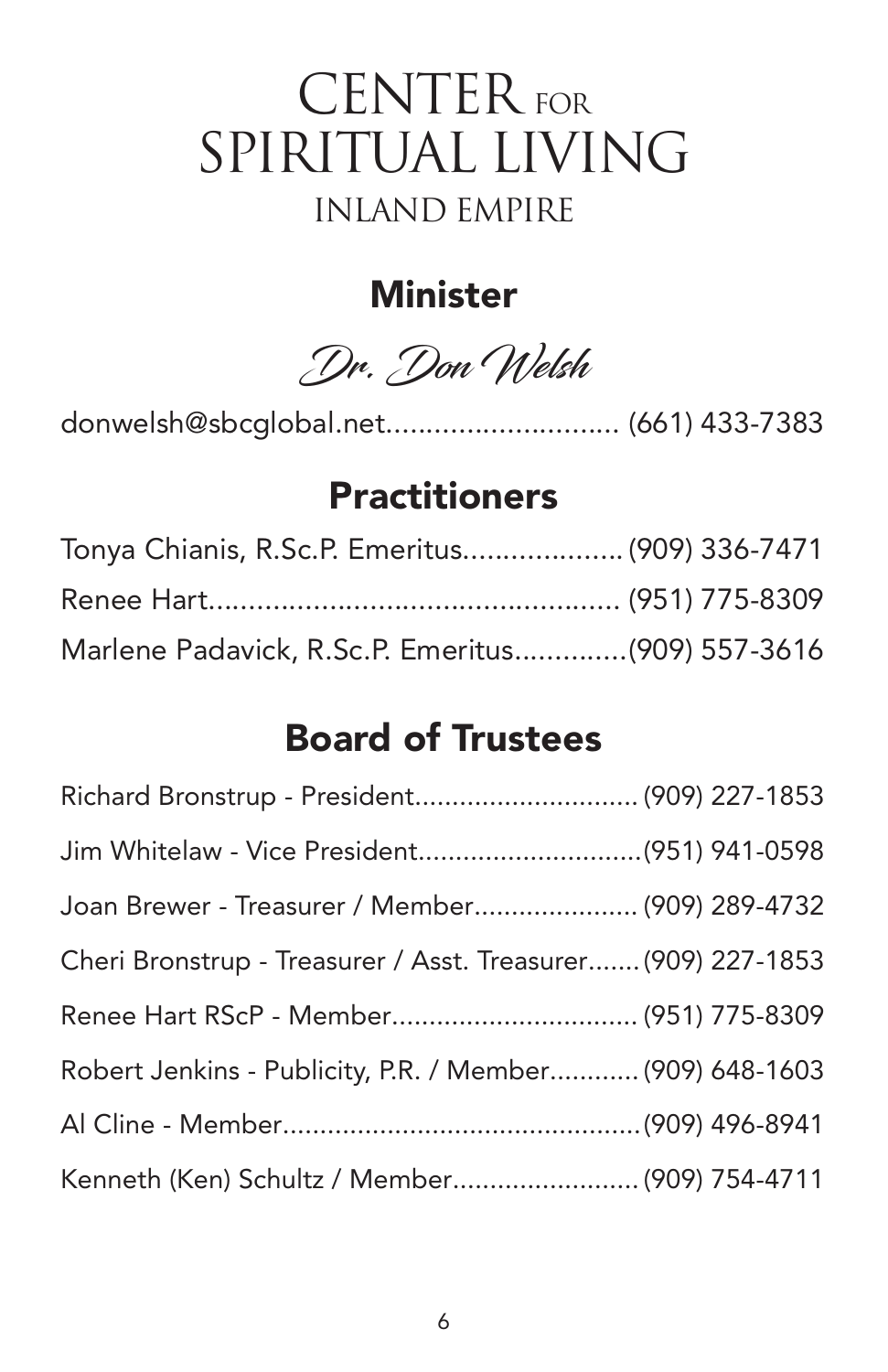# Our Facility is Available For Weddings • Memorials Christenings • Counseling

Above and Beyond Bookstore

at the entrance of the sanctuary

### Center for Spiritual Living Inland Empire

2404 N. Golden Avenue

San Bernardino, CA 92404 (909) 883-7171

www.cslinlandempire.org

*Online Donations via Paypal available as one time or reoccurring donations* www.cslinlandempire.org

#### OUR MISSION

Teach spiritual principles, spiritual tools and practices. Provide a spiritual home that offers an opportunity for all to participate and share their unique gifts. Partner with other organizations to create solutions and contribute to the health and well-being of our community. Provide facilities and an environment that supports our vision.